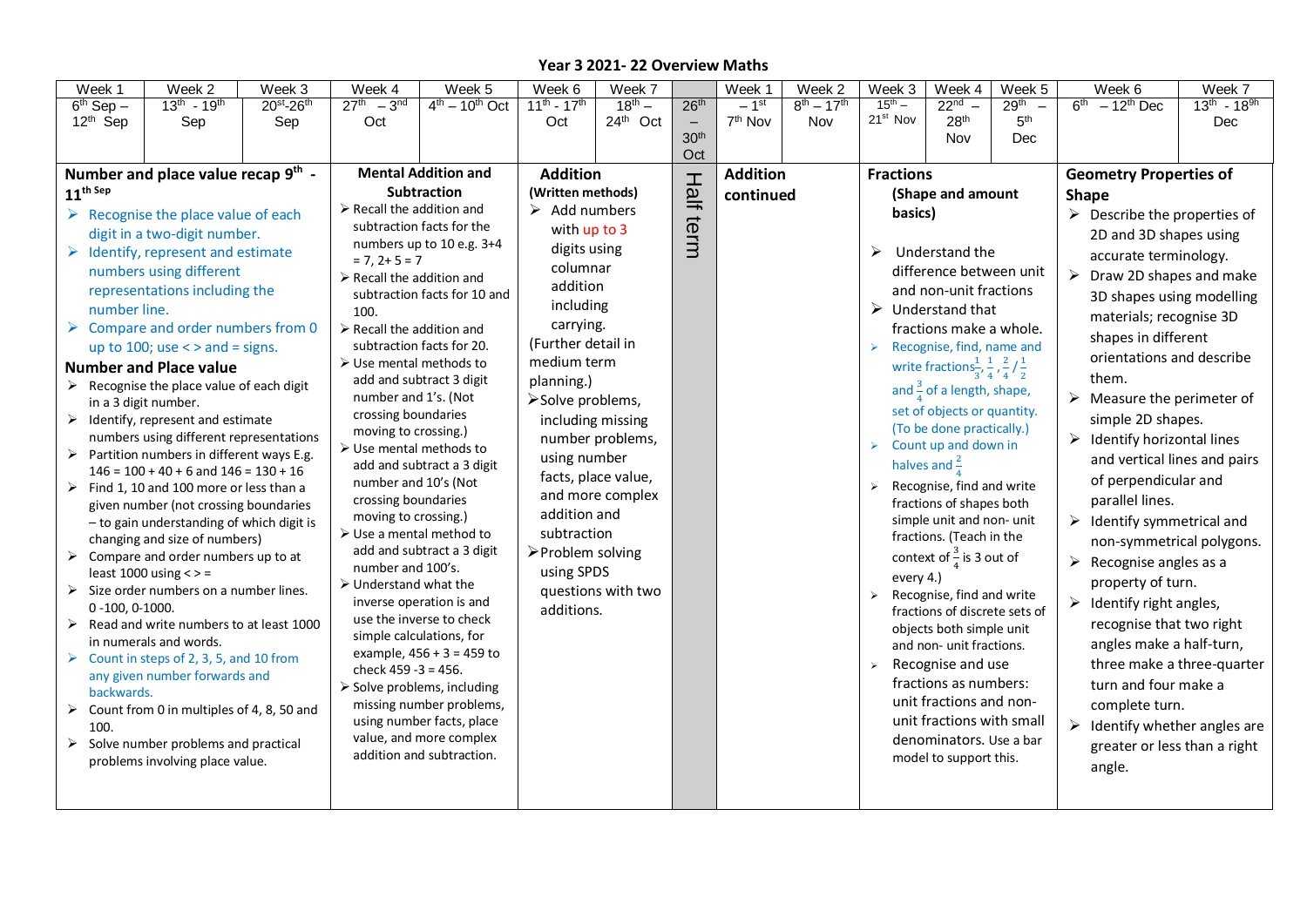| <b>Spring Term</b>    |                                                            |                                                                                           |                                                                       |                          |                               |                                                                                 |                                                                                  |                                                             |                                   |                                                                      |                                                                                                 |                                                                                                  |                          |                    |  |  |
|-----------------------|------------------------------------------------------------|-------------------------------------------------------------------------------------------|-----------------------------------------------------------------------|--------------------------|-------------------------------|---------------------------------------------------------------------------------|----------------------------------------------------------------------------------|-------------------------------------------------------------|-----------------------------------|----------------------------------------------------------------------|-------------------------------------------------------------------------------------------------|--------------------------------------------------------------------------------------------------|--------------------------|--------------------|--|--|
| Week 1                | Week 2                                                     | Week 3                                                                                    | Week 4                                                                | Week 5                   | Week 6                        | Week 7                                                                          |                                                                                  | Week 1                                                      |                                   | Week <sub>2</sub>                                                    | Week 3                                                                                          | Week 4                                                                                           | Week 5                   | Week 6             |  |  |
| Wed $5^{\text{th}}$ – | $\overline{10}^{\text{th}}$ –                              | $17^{th} -$                                                                               | $7th$ Feb - 13t <sup>h</sup> Feb                                      | 31st $-6^{th}$           | $7th$ Feb $-$                 | $14^{th} - 20^{th}$ Feb                                                         | $21st$ $-$                                                                       | $28th$ Feb-                                                 |                                   | $7^{th} - 13^{th}$                                                   | $14^{th} - 20^{th}$                                                                             | $21^{st} - 27^{th}$ March                                                                        | $28^{th} - 3^{rd}$ April | $4th - 10th$ April |  |  |
| 9 <sup>th</sup> Jan   | 16th Jan                                                   | 23 <sup>nd</sup> Jan                                                                      |                                                                       | Feb                      | 13 <sup>th</sup> Feb          |                                                                                 | 27 <sup>th</sup><br>Feb                                                          | 6 <sup>th</sup> March                                       |                                   | March                                                                | March                                                                                           |                                                                                                  |                          |                    |  |  |
|                       | <b>Subtraction (Written</b>                                |                                                                                           | <b>Measurement: Mass and Capacity</b>                                 |                          |                               | Years $3 - 5$                                                                   |                                                                                  |                                                             |                                   | <b>Multiplication and Division</b>                                   |                                                                                                 | <b>Fractions</b>                                                                                 |                          |                    |  |  |
| methods)              |                                                            |                                                                                           |                                                                       | assessment               |                               |                                                                                 |                                                                                  |                                                             |                                   |                                                                      |                                                                                                 |                                                                                                  |                          |                    |  |  |
|                       | $\triangleright$ Subtract numbers                          |                                                                                           |                                                                       |                          |                               | week                                                                            |                                                                                  | $\blacktriangleright$                                       |                                   | (Basic understanding)<br>Recognise odd and even                      |                                                                                                 | (Deeper understanding)<br>$\triangleright$ Revise finding non-unit fractions of shape            |                          |                    |  |  |
|                       | with up to 3 digits                                        |                                                                                           | Choose and use appropriate standard<br>units to estimate mass (kg/g); |                          |                               |                                                                                 |                                                                                  |                                                             | numbers                           |                                                                      |                                                                                                 | and number                                                                                       |                          |                    |  |  |
|                       | including                                                  |                                                                                           | temperature (°C); capacity (litres/ml) to                             |                          | <b>Measurement</b><br>: Money |                                                                                 | Calculate mathematical<br>$\blacktriangleright$<br>statements for multiplication |                                                             |                                   |                                                                      | $\triangleright$ Compare and order unit fractions, and<br>fractions with the same denominators, |                                                                                                  |                          |                    |  |  |
|                       | exchanging.                                                |                                                                                           |                                                                       |                          |                               |                                                                                 |                                                                                  |                                                             |                                   |                                                                      |                                                                                                 |                                                                                                  |                          |                    |  |  |
| ➤                     | Solve problems,                                            |                                                                                           | the nearest appropriate unit, using                                   |                          |                               | $\triangleright$ Recognise                                                      |                                                                                  |                                                             |                                   | and division within the                                              |                                                                                                 |                                                                                                  |                          |                    |  |  |
|                       | including missing                                          |                                                                                           | scales, thermometers and measuring                                    |                          |                               | and use                                                                         |                                                                                  | multiplication tables and write                             |                                   |                                                                      |                                                                                                 | including on a number line.                                                                      |                          |                    |  |  |
|                       | number problems,                                           |                                                                                           | vessels                                                               |                          | symbols for                   |                                                                                 | them using the multiplication                                                    |                                                             |                                   |                                                                      | $\triangleright$ Add and subtract fractions with the same                                       |                                                                                                  |                          |                    |  |  |
|                       | using number facts,                                        |                                                                                           | compare and order mass,                                               | pounds (£)               |                               | $(x)$ , division $(\div)$ and equals $(=)$<br>signs, for example using the 2, 5 |                                                                                  |                                                             |                                   | denominator within one whole, for example,                           |                                                                                                 |                                                                                                  |                          |                    |  |  |
|                       | volume/capacity and record the results<br>place value, and |                                                                                           |                                                                       |                          |                               | and pence                                                                       |                                                                                  | and 10 times tables. Pupils                                 |                                   |                                                                      |                                                                                                 | $\frac{5}{7} + \frac{1}{7} = \frac{6}{7}$ . (ensure chn understand why you do                    |                          |                    |  |  |
|                       |                                                            | using $>$ , $<$ and $=$<br>more complex                                                   |                                                                       |                          |                               |                                                                                 |                                                                                  |                                                             | relate multiplication to repeated |                                                                      |                                                                                                 | not add the denominator.)                                                                        |                          |                    |  |  |
|                       | $\triangleright$ Measure mass<br>addition and              |                                                                                           |                                                                       |                          |                               | $\triangleright$ Combine                                                        |                                                                                  |                                                             |                                   | groups and division to sharing                                       |                                                                                                 | $\triangleright$ Recognise and show, using diagrams,                                             |                          |                    |  |  |
|                       | subtraction                                                | ➤<br>Compare mass                                                                         |                                                                       |                          |                               |                                                                                 |                                                                                  | and can show understanding<br>using resourcesRecall and use |                                   |                                                                      |                                                                                                 | equivalent fractions with small                                                                  |                          |                    |  |  |
|                       |                                                            | Problem solving<br>Add and subtract mass<br>using SPDS questions<br>➤<br>Measure capacity |                                                                       |                          |                               | make a<br>particular                                                            |                                                                                  |                                                             |                                   |                                                                      |                                                                                                 | denominators. (Can be done very simply and<br>practically.)                                      |                          |                    |  |  |
|                       |                                                            |                                                                                           |                                                                       |                          |                               |                                                                                 |                                                                                  |                                                             |                                   | multiplication and division facts<br>for 2,5,10, 3, 4, and 8 times   |                                                                                                 |                                                                                                  |                          |                    |  |  |
|                       | with two                                                   |                                                                                           | $\triangleright$ Compare capacity                                     |                          |                               | value                                                                           | <b>Half</b>                                                                      |                                                             | tables.                           |                                                                      |                                                                                                 | $\triangleright$ Count in tenths and understand the<br>relationship between tenths and decimals. |                          |                    |  |  |
|                       | subtractions                                               | Add and subtract capacity                                                                 |                                                                       |                          | $\triangleright$ Find         |                                                                                 | $\blacktriangleright$                                                            |                                                             | Write and calculate               |                                                                      |                                                                                                 |                                                                                                  |                          |                    |  |  |
|                       |                                                            |                                                                                           |                                                                       |                          |                               |                                                                                 |                                                                                  |                                                             |                                   | mathematical statements for                                          |                                                                                                 | > Solve problems involving all of the above                                                      |                          |                    |  |  |
|                       |                                                            |                                                                                           |                                                                       | different<br>combination | term                          |                                                                                 | multiplication and division using                                                |                                                             |                                   |                                                                      |                                                                                                 |                                                                                                  |                          |                    |  |  |
|                       |                                                            |                                                                                           |                                                                       |                          |                               | s of coins                                                                      |                                                                                  |                                                             |                                   | the multiplication tables that                                       |                                                                                                 |                                                                                                  |                          |                    |  |  |
|                       |                                                            |                                                                                           |                                                                       |                          |                               |                                                                                 |                                                                                  |                                                             |                                   | they know. Pupils should be able                                     |                                                                                                 |                                                                                                  |                          |                    |  |  |
|                       |                                                            |                                                                                           |                                                                       |                          |                               | that equal                                                                      |                                                                                  |                                                             |                                   | to use different representations,<br>groups of, arrays, and repeated |                                                                                                 |                                                                                                  |                          |                    |  |  |
|                       |                                                            |                                                                                           |                                                                       |                          |                               | the same                                                                        |                                                                                  |                                                             |                                   | addition for multiplication and                                      |                                                                                                 |                                                                                                  |                          |                    |  |  |
|                       |                                                            |                                                                                           |                                                                       |                          |                               | amounts of                                                                      |                                                                                  |                                                             |                                   | subtraction for division using a                                     |                                                                                                 |                                                                                                  |                          |                    |  |  |
|                       |                                                            |                                                                                           |                                                                       |                          |                               | money                                                                           |                                                                                  |                                                             |                                   | number line (with single jumps                                       |                                                                                                 |                                                                                                  |                          |                    |  |  |
|                       |                                                            |                                                                                           |                                                                       |                          |                               | $\triangleright$ Add and                                                        |                                                                                  |                                                             |                                   | can be own drawn or pre drawn)                                       |                                                                                                 |                                                                                                  |                          |                    |  |  |
|                       |                                                            |                                                                                           |                                                                       |                          |                               | subtract                                                                        |                                                                                  | ➤                                                           |                                   | Write and calculate division                                         |                                                                                                 |                                                                                                  |                          |                    |  |  |
|                       |                                                            |                                                                                           |                                                                       |                          |                               | amounts of                                                                      |                                                                                  |                                                             |                                   | sentences which include                                              |                                                                                                 |                                                                                                  |                          |                    |  |  |
|                       |                                                            |                                                                                           |                                                                       |                          |                               | money to                                                                        |                                                                                  |                                                             |                                   | remainders within the                                                |                                                                                                 |                                                                                                  |                          |                    |  |  |
|                       |                                                            |                                                                                           |                                                                       |                          |                               | give change,                                                                    |                                                                                  |                                                             |                                   | multiplication tables that                                           |                                                                                                 |                                                                                                  |                          |                    |  |  |
|                       |                                                            |                                                                                           |                                                                       |                          |                               | using both £                                                                    |                                                                                  |                                                             | they know.                        |                                                                      |                                                                                                 |                                                                                                  |                          |                    |  |  |
|                       |                                                            |                                                                                           |                                                                       |                          |                               | and p in                                                                        |                                                                                  | ➤                                                           |                                   | Understand multiplication                                            |                                                                                                 |                                                                                                  |                          |                    |  |  |
|                       |                                                            |                                                                                           |                                                                       |                          |                               | practical                                                                       |                                                                                  |                                                             |                                   | and division as inverse and                                          |                                                                                                 |                                                                                                  |                          |                    |  |  |
|                       |                                                            |                                                                                           |                                                                       |                          |                               |                                                                                 |                                                                                  |                                                             |                                   | derive related number                                                |                                                                                                 |                                                                                                  |                          |                    |  |  |
|                       |                                                            |                                                                                           |                                                                       |                          |                               | contexts                                                                        |                                                                                  |                                                             | sentences.                        |                                                                      |                                                                                                 |                                                                                                  |                          |                    |  |  |